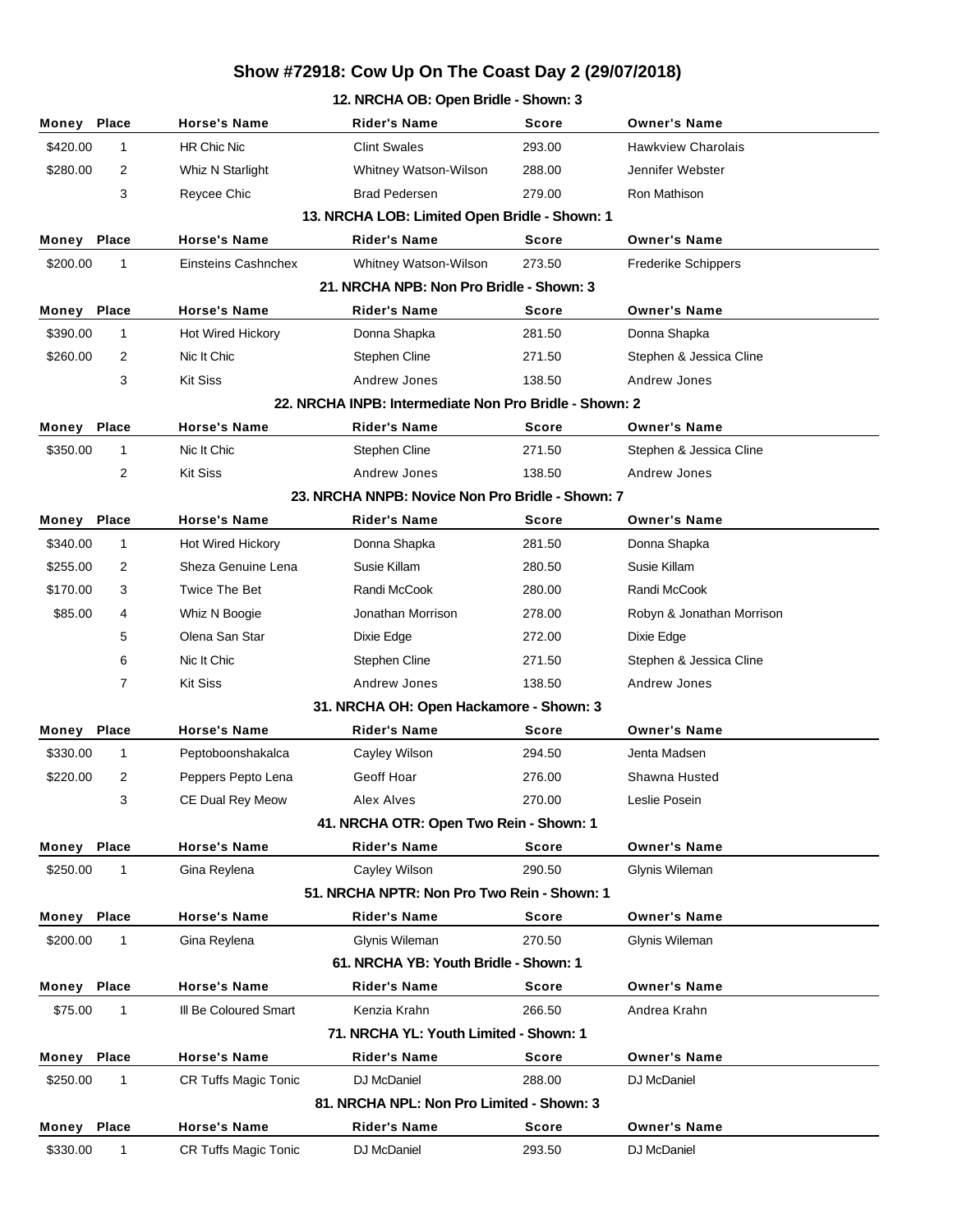|                                                                                                                                                |                                                                                                                                                  |                             | Show #72918: Cow Up On The Coast Day 2 (29/07/2018)               |              |                           |  |  |  |  |
|------------------------------------------------------------------------------------------------------------------------------------------------|--------------------------------------------------------------------------------------------------------------------------------------------------|-----------------------------|-------------------------------------------------------------------|--------------|---------------------------|--|--|--|--|
| \$220.00                                                                                                                                       | 2                                                                                                                                                | <b>Smart Like Solanos</b>   | Rod Honig                                                         | 277.00       | Rod Honig                 |  |  |  |  |
|                                                                                                                                                | 3                                                                                                                                                | Chicken Time                | <b>Heather McFarlane</b>                                          | 274.00       | <b>Heather McFarlane</b>  |  |  |  |  |
|                                                                                                                                                | 82. NRCHA 5KNPL: 5K Non Pro Limited - Shown: 5                                                                                                   |                             |                                                                   |              |                           |  |  |  |  |
| Money Place                                                                                                                                    |                                                                                                                                                  | <b>Horse's Name</b>         | <b>Rider's Name</b>                                               | <b>Score</b> | <b>Owner's Name</b>       |  |  |  |  |
| \$300.00                                                                                                                                       | $\mathbf{1}$                                                                                                                                     | CR Tuffs Magic Tonic        | DJ McDaniel                                                       | 293.50       | DJ McDaniel               |  |  |  |  |
| \$150.00                                                                                                                                       | 2T                                                                                                                                               | Jacs Lil Barbie Lena        | Sara Kalke                                                        | 286.00       | Sara Kalke                |  |  |  |  |
| \$150.00                                                                                                                                       | 2T                                                                                                                                               | Way Too High                | Shelly Holt                                                       | 286.00       | lan Hryhirchuk            |  |  |  |  |
|                                                                                                                                                | 4                                                                                                                                                | Nugget                      | Kenzia Krahn                                                      | 281.00       | Kenzia Krahn              |  |  |  |  |
|                                                                                                                                                | 5                                                                                                                                                | Gallo Del Norte             | Amy Brattebo                                                      | 274.50       | Amy Brateboo              |  |  |  |  |
|                                                                                                                                                |                                                                                                                                                  |                             | 91. NRCHA 1KNPL: 1K Non Pro Limited - Shown: 5                    |              |                           |  |  |  |  |
| Money                                                                                                                                          | Place                                                                                                                                            | <b>Horse's Name</b>         | <b>Rider's Name</b>                                               | <b>Score</b> | <b>Owner's Name</b>       |  |  |  |  |
| \$300.00                                                                                                                                       | $\mathbf{1}$                                                                                                                                     | <b>SQH Thrift Shop</b>      | Julie Karlsen                                                     | 288.50       | Julie Karlsen             |  |  |  |  |
| \$180.00                                                                                                                                       | 2                                                                                                                                                | Cd Shiner                   | Colleen Penner                                                    | 287.50       | Colleen Penner            |  |  |  |  |
| \$120.00                                                                                                                                       | 3                                                                                                                                                | Sign Of Hail                | Jenna Bowman                                                      | 284.00       | Jenna Bowman              |  |  |  |  |
|                                                                                                                                                | 4                                                                                                                                                | Gallo Del Norte             | Amy Brattebo                                                      | 274.00       | Amy Brateboo              |  |  |  |  |
|                                                                                                                                                | 5                                                                                                                                                | Whiz N Boogie               | Robyn Morrison                                                    | 272.50       | Robyn & Jonathan Morrison |  |  |  |  |
|                                                                                                                                                |                                                                                                                                                  |                             | 500. NRCHA OBS: Open Bridle Spec. - Shown: 3                      |              |                           |  |  |  |  |
| Money                                                                                                                                          | Place                                                                                                                                            | <b>Horse's Name</b>         | <b>Rider's Name</b>                                               | <b>Score</b> | <b>Owner's Name</b>       |  |  |  |  |
| \$1440.00                                                                                                                                      | $\mathbf{1}$                                                                                                                                     | HR Chic Nic                 | <b>Clint Swales</b>                                               | 439.00       | <b>Hawkview Charolais</b> |  |  |  |  |
| \$960.00                                                                                                                                       | 2                                                                                                                                                | Whiz N Starlight            | Whitney Watson-Wilson                                             | 424.00       | Jennifer Webster          |  |  |  |  |
|                                                                                                                                                | 3                                                                                                                                                | Reycee Chic                 | <b>Brad Pedersen</b>                                              | 420.00       | Ron Mathison              |  |  |  |  |
|                                                                                                                                                |                                                                                                                                                  |                             | 501. NRCHA NPBS: Non Pro Bridle Spec. - Shown: 2                  |              |                           |  |  |  |  |
| Money Place                                                                                                                                    |                                                                                                                                                  | <b>Horse's Name</b>         | <b>Rider's Name</b>                                               | <b>Score</b> | <b>Owner's Name</b>       |  |  |  |  |
| \$1400.00                                                                                                                                      | $\mathbf{1}$                                                                                                                                     | Nic It Chic                 | <b>Stephen Cline</b>                                              | 411.50       | Stephen & Jessica Cline   |  |  |  |  |
|                                                                                                                                                | $\overline{2}$                                                                                                                                   | <b>Twice The Bet</b>        | Randi McCook                                                      | 405.00       | Randi McCook              |  |  |  |  |
|                                                                                                                                                |                                                                                                                                                  |                             | 502. NRCHA 2RSO: Two Rein Spectacular Open - Shown: 1             |              |                           |  |  |  |  |
| Money                                                                                                                                          | Place                                                                                                                                            | <b>Horse's Name</b>         | <b>Rider's Name</b>                                               | <b>Score</b> | <b>Owner's Name</b>       |  |  |  |  |
| \$1300.00                                                                                                                                      | 1                                                                                                                                                | Gina Reylena                | Cayley Wilson                                                     | 436.50       | Glynis Wileman            |  |  |  |  |
|                                                                                                                                                |                                                                                                                                                  |                             | 503. NRCHA NPTRBS: Non Pro Two Rein Bridle Spectacular - Shown: 1 |              |                           |  |  |  |  |
| Money Place                                                                                                                                    |                                                                                                                                                  | <b>Horse's Name</b>         | <b>Rider's Name</b>                                               | <b>Score</b> | Owner's Name              |  |  |  |  |
| \$950.00<br>Gina Reylena<br>Glynis Wileman<br>415.50<br>Glynis Wileman<br>1<br>504. NRCHA NPLBS: Non Pro Limited Bridle Spectacular - Shown: 3 |                                                                                                                                                  |                             |                                                                   |              |                           |  |  |  |  |
|                                                                                                                                                | Place                                                                                                                                            | <b>Horse's Name</b>         | <b>Rider's Name</b>                                               | <b>Score</b> | <b>Owner's Name</b>       |  |  |  |  |
| Money<br>\$660.00                                                                                                                              | $\mathbf{1}$                                                                                                                                     | <b>CR Tuffs Magic Tonic</b> | DJ McDaniel                                                       | 436.50       | DJ McDaniel               |  |  |  |  |
| \$220.00                                                                                                                                       | 2T                                                                                                                                               | Jacs Lil Barbie Lena        | Sara Kalke                                                        | 421.00       | Sara Kalke                |  |  |  |  |
| \$220.00                                                                                                                                       | 2T                                                                                                                                               | Way Too High                | Shelly Holt                                                       | 421.00       | lan Hryhirchuk            |  |  |  |  |
|                                                                                                                                                |                                                                                                                                                  |                             |                                                                   |              |                           |  |  |  |  |
|                                                                                                                                                | 998. CCRCHA RHF: Ranch Hand Fence - Shown: 4<br>Money Place<br><b>Rider's Name</b><br><b>Score</b><br><b>Owner's Name</b><br><b>Horse's Name</b> |                             |                                                                   |              |                           |  |  |  |  |
|                                                                                                                                                | $\mathbf{1}$                                                                                                                                     | <b>Smart Like Solanos</b>   | Rod Honig                                                         | 280.50       | Rod Honig                 |  |  |  |  |
|                                                                                                                                                | $\overline{2}$                                                                                                                                   | <b>Cowledge Education</b>   | Katherine Kowalik                                                 | 277.00       | Katherine Kowalik         |  |  |  |  |
|                                                                                                                                                | 3                                                                                                                                                | Venemous                    | Anna Ramminger                                                    | 275.50       | Natalie Barre             |  |  |  |  |
|                                                                                                                                                | 4                                                                                                                                                | She Gets That Way           | Stephanie Todd                                                    | 259.00       | Stephanie Todd            |  |  |  |  |
|                                                                                                                                                |                                                                                                                                                  |                             | 999. CCRCHA RHB: Ranch Hand Boxing - Shown: 4                     |              |                           |  |  |  |  |
| Money                                                                                                                                          | Place                                                                                                                                            | <b>Horse's Name</b>         | <b>Rider's Name</b>                                               | <b>Score</b> | <b>Owner's Name</b>       |  |  |  |  |
|                                                                                                                                                | $\mathbf{1}$                                                                                                                                     | Lil Backwoods Barbie        | Aleesha Harris                                                    | 279.00       | Aleesha Harris            |  |  |  |  |
|                                                                                                                                                | $\overline{2}$                                                                                                                                   | Bootlegger                  | Sonja Pfeiffer-Alves                                              | 268.00       | Sonja Pfieffer-Alves      |  |  |  |  |
|                                                                                                                                                |                                                                                                                                                  |                             |                                                                   |              |                           |  |  |  |  |